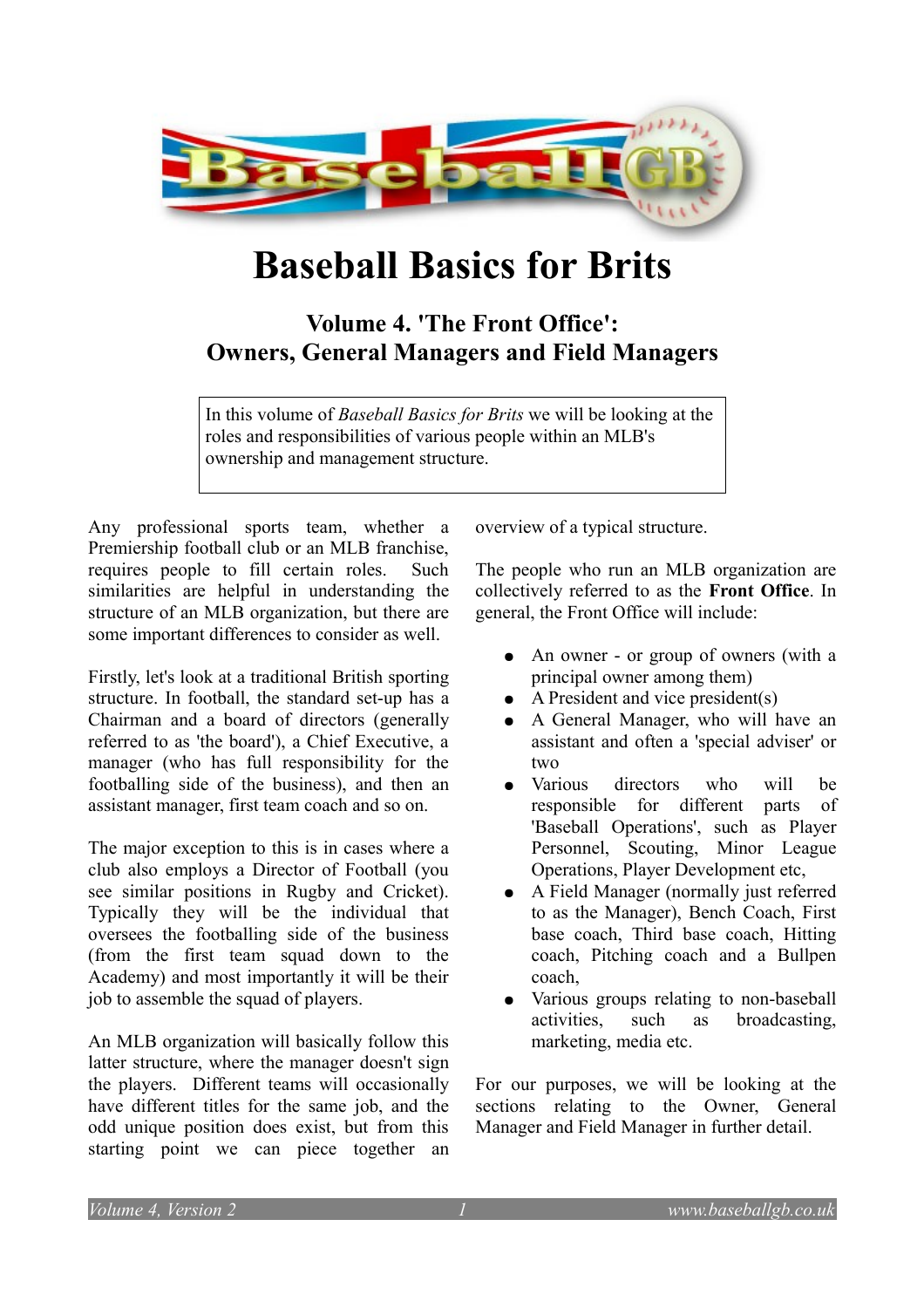# **The Owners**

The owner of a baseball team's main role is, obviously enough, to own the team. Sometimes one man leads the way with his money (and his mouth), while teams are more commonly owned by a group of investors, one of whom is the **Principal Owner** who gets the majority of the publicity (good and bad).

One such group is New England Sports Ventures, who not only own the Boston Red Sox but also Liverpool FC. Several MLB teams are owned by large corporations who see the team as one part of their business portfolio; the Atlanta Braves for example are owned by Liberty Media.

Why do these people get involved? Well, MLB franchises generate a massive amount of revenue and being an owner of one of only thirty MLB teams carries quite a social status. And hopefully some of them are simply big baseball fans who, having built a sizeable fortune, are living out a long-held dream by being part of the sport.

# **General Managers**

The General Manager (**GM**) is the most important person in the Front Office, ahead even of the 'Field' Manager. While the Field Manager is responsible for what happens during a game, the General Manager has overall responsibility for the entire organization.

It is the General Manager who builds the roster and makes transaction decisions (trades, free agent signings, calling up prospects from the Minor Leagues etc). The Field Manager may be asked for his opinion on a potential target, but ultimately his job is to do the best with the players he is given.

The position of GM is a genuine 24 hour a day, seven days a week job. They are the people who will ultimately carry the can if their team doesn't come up to expectations. Of course, the pressure and responsibility that comes with the job is exactly why people in the industry strive for years to land one of those thirty privileged positions.

While a GM is there to make the decisions, he relies on feedback from various members of the Front Office, not least his **assistant GM**. Teams may also have one or more **'special advisers'** to the GM (the Astros' GM Ed Wade currently has six, for instance). Frankly, in some cases these are just token roles given to people with strong links to the organization.

The GMs meet up for four days at the start of December each year in an event referred to as the **'Winter Meetings'**. Various matters relating to MLB will be discussed by the GMs, but the intense media coverage of the event focuses on the trade talks that take place. Often the Winter Meetings end up being a disappointment for fans, as the staggering level of rumours are rarely matched by news of actual deals being agreed. The meetings are useful in terms of laying ground work for future transactions though.

In recent years, it's become fashionable to separate General Managers into different categories relating to the way they evaluate players.

As some will have it, on one side of the fence are those who rely on the traditional method of a **scouting network** that forms opinions on players by watching them play, and on the other are the GMs who instead rely on **statistics**.

This polarized view gained currency thanks to the best-selling book *Moneyball* (and the reaction to it), which among other things explained the way the Oakland Athletics have embraced statistical analysis and challenged conventional wisdom to 'overachieve' on a relatively small budget.

As the main protagonist in the book, the A's Billy Beane has arguably become the most well-known GM in MLB, closely followed by the Boston Red Sox's GM Theo Epstein. Epstein, Beane and *Moneyball* gained plenty of attention in the sports pages of British newspapers in the period after Liverpool FC was bought by Boston's ownership group. Much of this attention focused on how the principles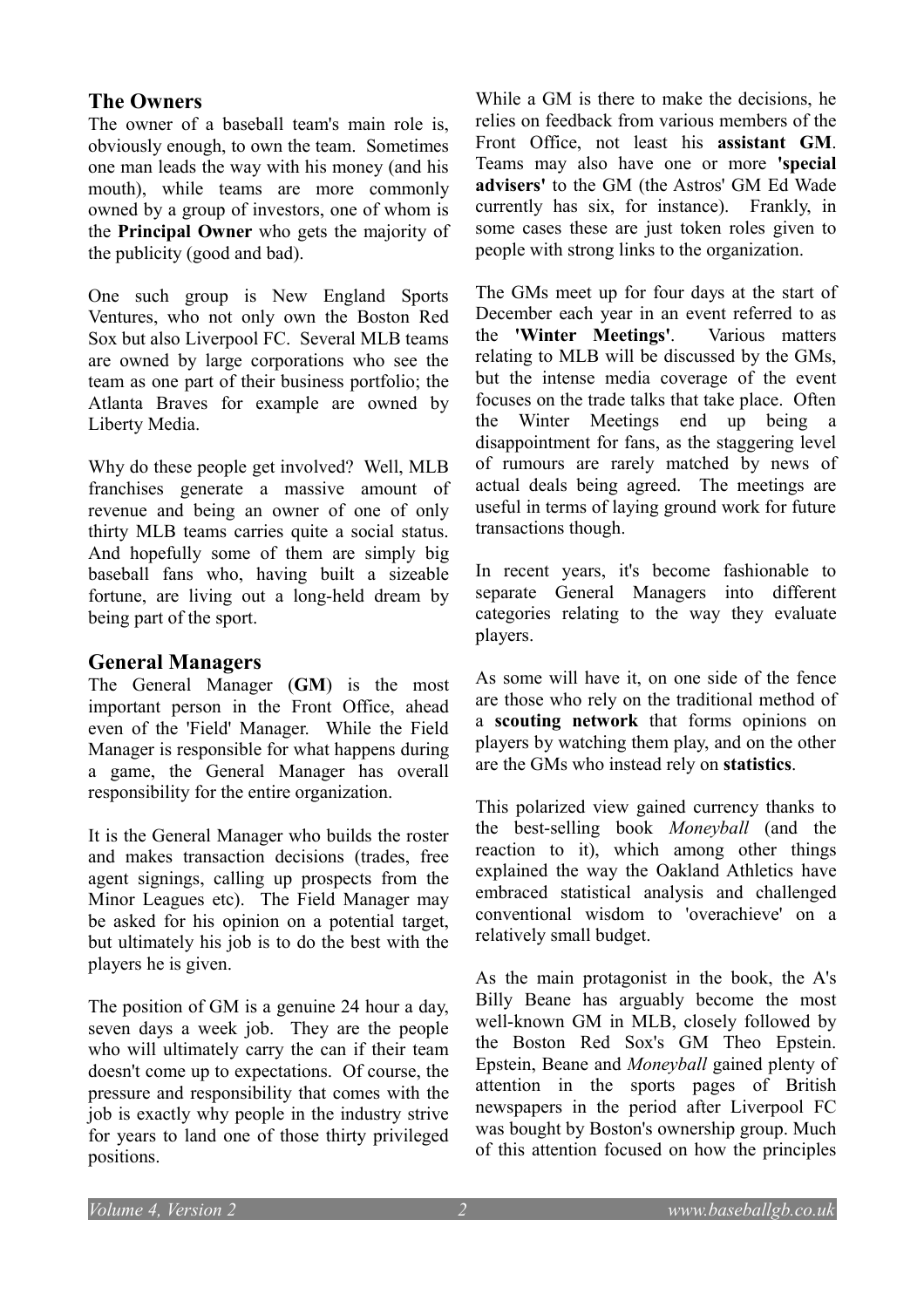of *Moneyball* might be applied in football.

In reality, all GMs and organizations rely on a combination of the two methods of evaluating players, although each will favour one over the other to varying degrees.

#### **Field Managers**

Officially called the 'Field' Manager, they are in charge of the players assembled by the GM. As in all sports, the manager is the public leader of the team, the main communicator with the Press and the man who will be judged on the team's win-loss record come the end of the season. Supported by his **coaching staff**, the manager will perform all the usual roles you would expect (keeping egos in check, boosting confidence/giving the team a rollicking when needed etc) while having a list of tasks specific to his job.

Prior to the game, the manager decides on the starting line-up. This will involve taking various decisions:

- 1. **Which nine players will form the starting batting line-up?** This will depend on the fitness and form of the players he has to choose from. His decision on one or two batters may also be swayed by their historical performances against the opponent's starting pitcher.
- 2. **Which fielding positions will they play?** In most cases, this will be straightforward. The regular players will have their normal starting position and don't swap about much. When you have to add in a bench player or two, some positional juggling may be required.
- 3. **In what order will they bat?** Once the game begins, the batting order is set in stone. There are endless theories on what may constitute the **optimum batting order**. In an ideal situation, your number one hitter fits the prototypical **'lead-off' role** (someone who is good at getting on base and is a quick base runner), while your best hitters are in the 3, 4 and 5 spots. This

is known as the **'heart of the order'**. The 8 and 9 spots will be given to your weakest hitters, with the 9 role almost exclusively used by the pitcher in the National League. If a team is going through a lean scoring run, the manager will often try to spark them into life by making some changes to the batting order on a given day.

4. **Which pitcher will start?** As mentioned in *BBfB Volume 02: Rosters*, each team in MLB operates a **five-man starting rotation**. Normally this will determine which of the team's five starters will be pitching that day. If a pitcher is injured or completely out of form, he will be moved off the 25-man roster by the GM and be replaced by another. Particularly near the end of the season, the manger may decide to alter the order of the rotation to bring forward his best pitcher on **'short rest'**.

Once the starters are agreed upon, the manager has the other 16 (or 15 in the AL) players on the 25-man roster at his disposal to call on during the game. In practice, the other four starting pitchers are unlikely to be used unless the game goes deep into extra innings, but there are still plenty of pieces to utilize for **in-game substitutions**. The manager will make the final decision on these tactical changes after consultation with his pitching coach and bench coach.

On the batting side, the manager may decide to bring in a **pinch hitter** for an important at-bat in the latter stages of a game, or a **pinch runner** if the score is close and the extra speed on the bases could make all the difference. Similarly a below average fielder may be replaced by a light-hitting but strong defensive player in the same situation.

As for pitching, while a manager's life would be much simpler if a starter pitched all nine innings, in the vast majority of games the team's pitching is shared between several hurlers. With advice from his pitching coach, the manager will decide when to take his starter out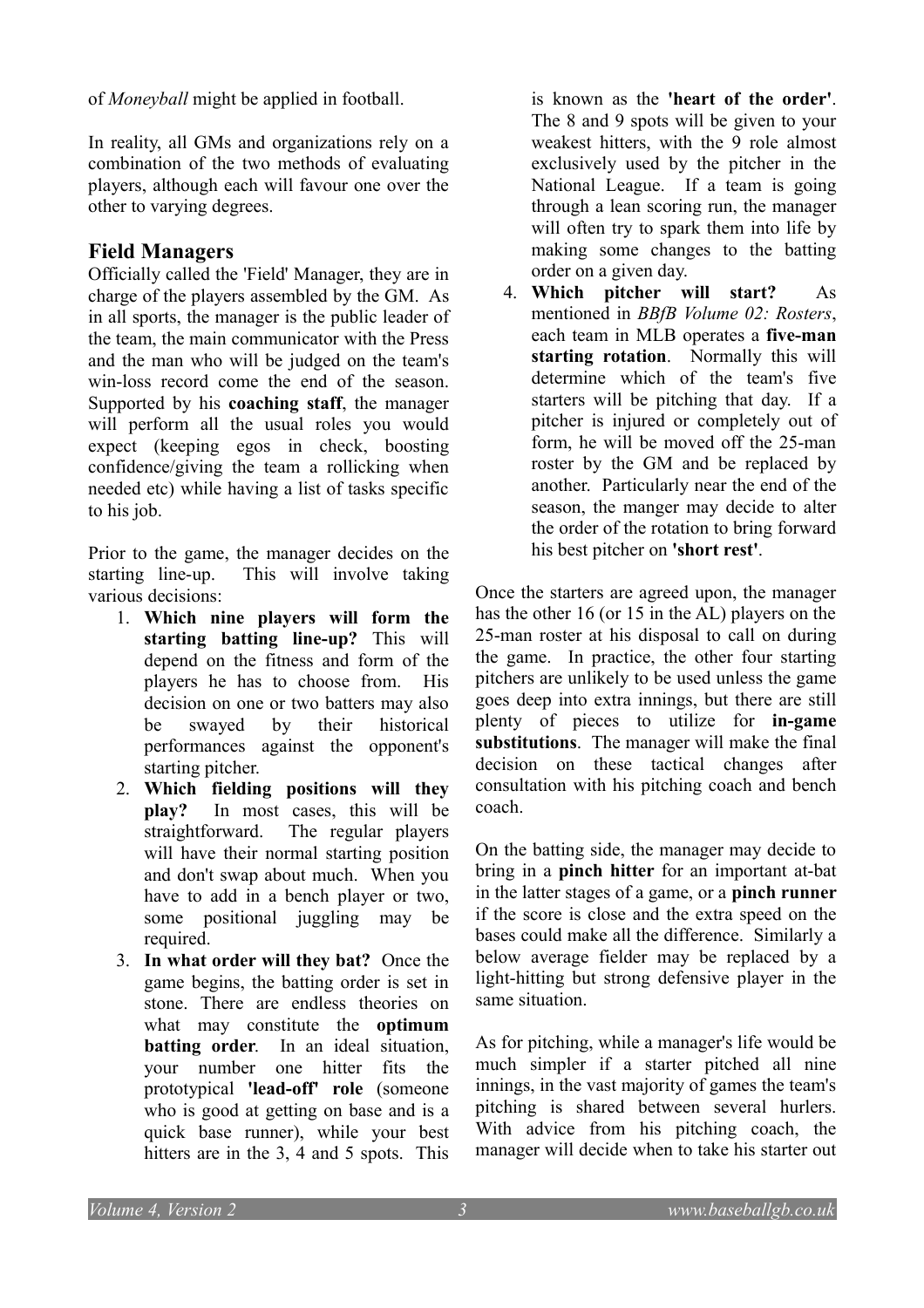of the game and then how best to use his **relief pitchers**.

Any sports fan is well-versed in second guessing a manager's substitutions and pitching changes are probably the ultimate for this. When a pitcher gets into a spot of trouble, the manager has to decide whether to let him work his way out of it or turn to someone else. Some managers earn a reputation for having a **quick or slow hook**, with veteran pitchers more likely to get the benefit of the doubt than an unproven rookie.

A manager's in-game influence doesn't just end at determining who is on the field at a particular moment. He can send messages to his batter and/or base runners (*via* his third base coach, as explained below) to carry out a pre-designed **'play'**. He (or his bench coach) can motion to his defense to shift from the standard alignment in an attempt to match it with the strengths/weaknesses of the specific batter at the plate (in the same way that cricket teams set different fields for different batsmen).

Finally, he can also influence what sort of pitch is thrown by his pitcher if he so wishes. Such a decision will be relayed to the catcher (you will notice the catcher always looks into the dugout before turning to the pitcher and signalling which pitch he wants the pitcher to throw), although in most cases such decisions are left to the catcher. He will be following a pre-game plan on how to pitch to each batter – again, in the same way cricket teams will formulate a plan on how to get a specific batsman out.

A manager can also play a valuable role for his team as a sacrificial lamb. Umpires in MLB do not like having their authority questioned and won't think twice about throwing a player out of the game if they argue with a call. As soon as the situation starts getting heated, the manager will get the riled-up player out of the way (the first base or third base coach may also do this if they are close to hand) and then argue the player's case for him.

More often than not, the manager will end up

being **ejected**, but at least this means that the angry player stays in the game and has a chance to take his frustration out on the baseball the next time he comes to bat. The manager who owns the record for most ejections is Bobby Cox. He was given the heave-ho 158 times (plus 3 ejections in the postseason) before retiring at the end of the 2010 season.

The manager will normally be responsible for assembling his **coaching staff**, normally consisting of six people: a bench coach, a first base coach, a third base coach, a hitting coach, a pitching coach and a bullpen coach.

#### **Bench coach**

Anyone familiar with the role played by an assistant manager in football will immediately recognise the responsibilities of a bench coach. Prior to a game, the bench coach will lead the warm-up routines (stretching etc). When the game starts, the bench coach is there to assist the manager in various ways, such as being a sounding board for the manager on in-game strategic decisions. As the manager's assistant, it is normally the bench coach who takes over when a manager is ejected from a game.

#### **First base coach and Third base coach**

The first base and third base coaches man their positions when their team is batting. It is their job to **relay signs** to the batter and any men on base, as well as to **direct traffic on the bases**.

It is one of the strange sights that will attract your attention when first watching baseball games on TV. The camera cuts to a man in full uniform, standing in foul ground near third base, wiping down his sleeve and frantically patting his chest and belt as if he's trying to find where he put his car keys.

He's not having a fit, he is relaying signs to the batter. There are any number of different messages that the coaches may be relaying to the batter and any runners on base. The main objective is to make sure that everyone is on the same page.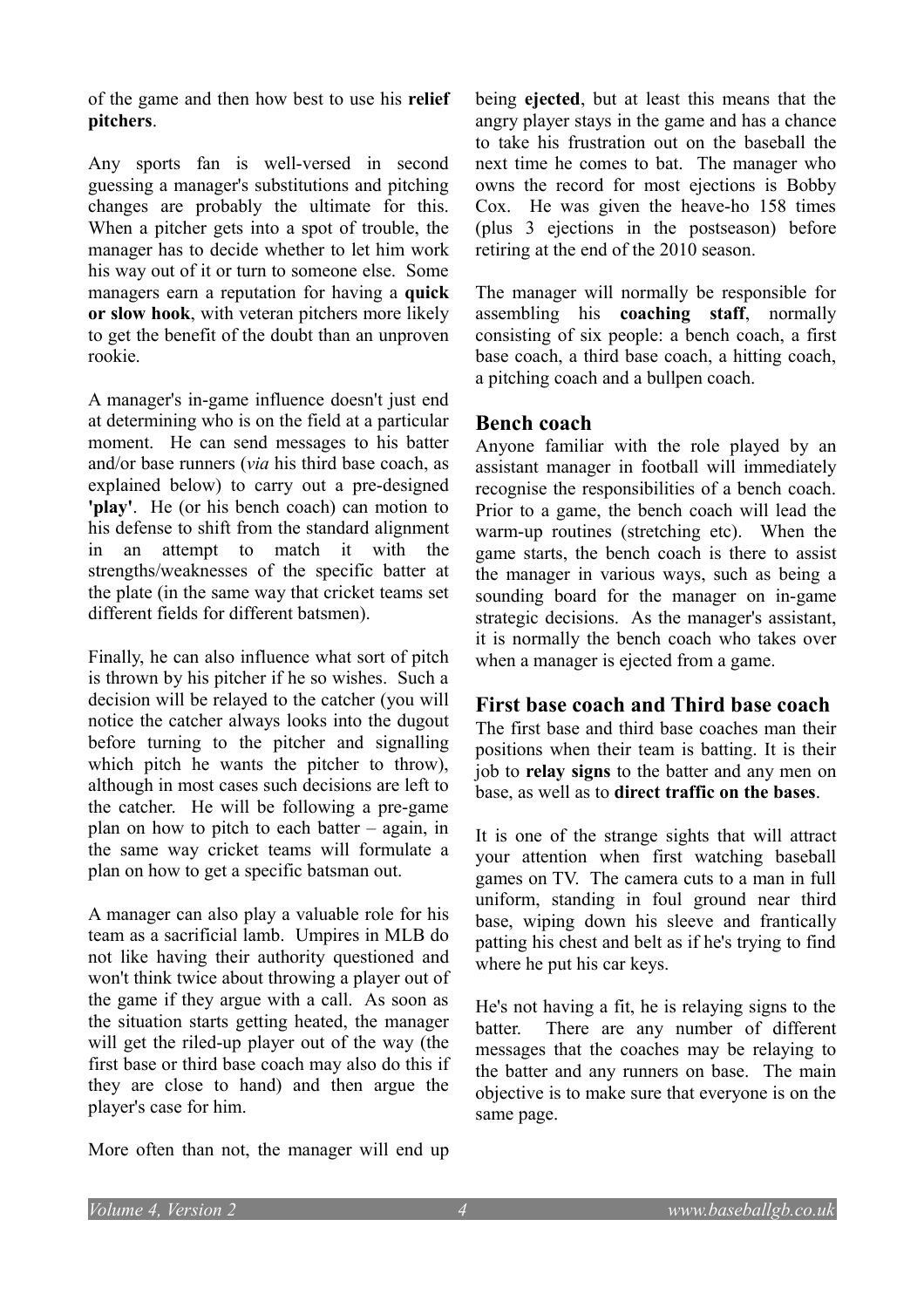**Example:** the manager may decide that the time is right to call for the 'hit and run' play. This means that the men on base will start running as soon as the pitcher begins his wind-up and the batter makes sure that he puts the ball in play. There are two key benefits to this play if completed successfully: 1) even if the batter is put out at first base, the other base runners will have been able to advance a base due to their head start, 2) if the batter gets a hit, there's a good chance that the base runners will be able to advance by more than one base.

If the hit and run play is called for, all involved need to know in advance to ensure that they play their role correctly, but the coaching staff clearly cannot just shout out "hit and run" because the element of surprise is also important.

So, the third base coach and first base coach will let all involved know via a **coded sequence of signs**.

The first base and third base coaches are also on hand to help their players run the bases.

If a player is on second base and the batter hits the ball into the outfield, they will start running towards third base and will immediately look at the third base coach who will signal to the runner whether they should keep going to home plate (signalled by doing an impression of a windmill) or to stop at third (arms outstretched and showing the palms of the hands).

The player should have a good understanding of where the ball was hit to, but having the third base coach there is a big advantage because he can concentrate on watching the ball and what the fielding side are doing, allowing the runner to go full pelt without trying to look behind to see what's happening. The third base coach may also shout at the runner to slide into third base if it looks like it will be a close play.

The first base coach's main responsibility is to help the runner on first base by advising on when they may be able to steal second base and shouting at the player to return to first base if they think the pitcher is about to try and **pick him off**. The first base coach will often time the pitcher's delivery to see whether it is going to be possible to steal off him (i.e. if his pitching motion is relatively slow, the runner will be able to get a good jump and have a better chance of beating the catcher's throw to second base).

Outside of their in-game responsibilities, the first base and third base coaches will typically lead training sessions on fielding and base running.

# **The Hitting coach and the Pitching coach**

The hitting and pitching coaches can be taken together as they broadly do the same job: working with their respective group of players to help them improve their craft and to correct any faults that may have developed in their techniques.

In both cases, they will rarely be doing 'major surgery' on the **batter or pitcher's mechanics**. If either have serious flaws in their basic approaches, they will not make it to the Majors in the first place.

A hitting coach will get to know each hitter's swing and what makes them effective. If he notices that the batter is doing anything differently (and this could be a seemingly very minor detail, like starting with his hands in a slightly lower place than normal) then he will work with the batter to correct it.

If he sees something that he thinks could be improved upon (e.g. he may think a particular batter could make better contact if he takes less of a stride before swinging) then he will pass this on to the batter and work with him to make the necessary change.

A batter's swing is a complex group of small movements and details. A minor chink in this chain can put the whole swing out, leaving the batter struggling. The batter will work for hours in Spring Training and during daily **batting**